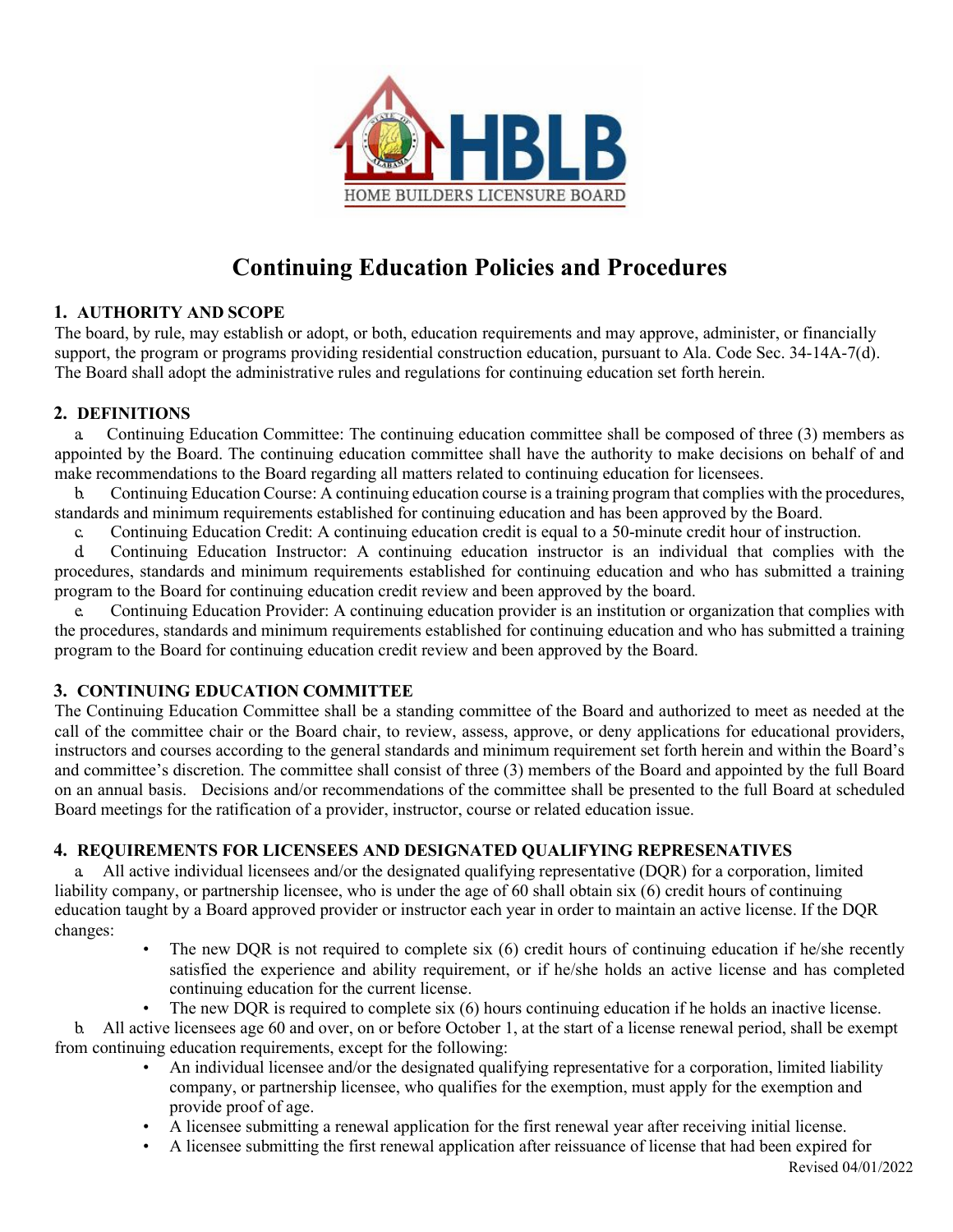over three years.

c. **(1) Military Exemption:** Licensees who are an United States Armed Forces reservist or serve in the Army National Guard or Air Force National Guard, who were activated/deployed for a period of time exceeding ninety (90) consecutive days during a licensure year, shall be exempt from the continuing education requirement for one renewal period

 **(2) Military Family Jobs Opportunity Act:** Any licensee who qualifies under the provisions of the Military Family Jobs Opportunity Act and the Board's administrative regulations, may be exempt from the continuing **education requirement during the first year of licensure.**

d. **Personal hardship:** Licensees requesting a personal hardship exemption as a result of a major catastrophic event resulting in destruction or damage to personal and/or business property, a major medical issue for individual or for family member that has resulted in preventing the licensee from work, shall make a written request for committee review and Board approval. Cases shall be considered on an individual basis. Further, upon determination by the continuing education committee that a major catastrophic event, natural or otherwise, has caused such widespread loss to personal and/or business property or caused significant economic hardship to licensees, it may recommend to the Board suspension of the continuing education requirement for all licensees for one renewal year.

e. **Licensee:** An individual licensee and/or the designated qualifying representative for a corporation, limited liability company, or partnership shall complete six (6) credit hours of instruction taught by a board approved provider or instructor. In order to renew a license, proof of compliance with the continuing education requirement shall be submitted by the continuing education provider and/or documented within the Board data systems and records for license compliance.

f. **Continuing Education Instructor:** Board approved continuing education instructors who are also individual licensees and/or the designated qualifying representative for a corporation, limited liability company, or partnership licensee may use their course instruction to satisfy the continuing education requirement. Instructors must provide the Board with evidence of what Board approved course(s) he or she taught, when course(s) were taught, and how many credit hours were taught. Instructors will receive credit for an individual course one time only.

g. **Inactive Licensee:** Licensees possessing an inactive license, including building officials, shall not be required to complete continuing education. However, an inactive individual or building official licensee must show proof of having completed six (6) credit hours of continuing education within two (2) calendar years prior to returning to or entering active status as an individual licensee or as the designated qualifying representative for a corporation, limited liability company, or partnership.

# **5. REPORTING PROCEDURES; FAILURE TO COMPLY; REINSTATEMENT**

a. The approved providers shall provide documentation to the Board and licensees of successful completion of course hours within five (5) business days of course completion.

b. Failure to comply with the continuing education requirements by November 30 may result in a fifty (\$50) dollar administrative late fee in addition to the renewal license fee.

c. Licensees providing false documentation to the Board may result in disciplinary action, and the Board may seek to impose penalties allowed by the Act to include revocation or suspension of the license, and an administrative fine of up to \$5,000 per violation.

d. Instructors and/or providers who fail to provide or provide false documentation to the Board and/or licensees may be subject to suspension and permanent removal from the list of Board approved instructors and providers.

e. A licensee may carry over up to six (6) hours of continuing education hours from one licensure period to the following licensure period.

# **6. SOURCES OF CONTINUING EDUCATION, CREDIT HOURS, REQUIRED COURSE HOURS AND ELECTIVE HOURS**

a. A list of approved continuing education providers, instructors and courses will be maintained on the Home Builders Licensure Board website: hblb.alabama.gov

b. A continuing education credit is equal to a 50-minute credit hour of instruction. Credit course hours may be offered in one  $(1)$ , two  $(2)$ , three  $(3)$ , four  $(4)$ , or six  $(6)$  credit hour increments.

c. Licensees/designated qualifying representatives are required to complete at least two (2) credit hours each year of an approved course in at least one of the following areas specific to Alabama: contracts, business organizations and law, financial management, consumer/customer relations and management, State of Alabama Home Builders Licensure Law and

Regulations and Risk Management: Avoiding Common Violations.

d. Remedial education courses ordered as a part of disciplinary action by the Board shall not count toward the required six (6) hours of continuing education.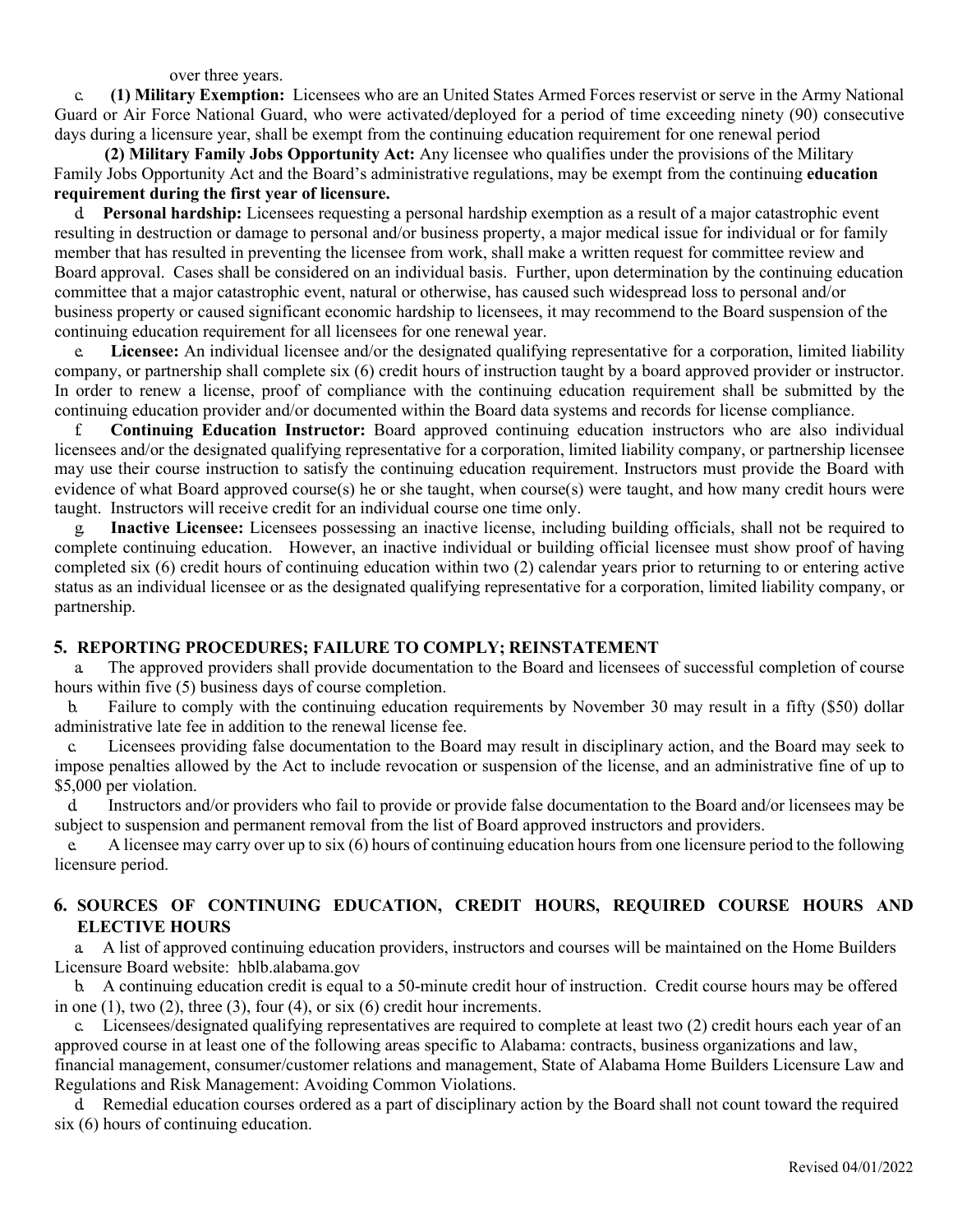# **7. REQUESTS FOR NON-TRADITIONAL APPROVAL**

Licensees seeking credit for a non-traditional continuing education course must submit the written request and any required documentation to the board with the required \$50 fee to the Board for review and approval within the current year and prior to the renewal of the license for the following year. It is entirely within the Board's discretion to grant a non-traditional approval.

#### **8. REQUIREMENTS FOR PROVIDERS AND INSTRUCTORS**

a. Institutions, organizations and individuals wishing to become an approved provider or instructor shall submit the required new application(s) and annual renewal applications to the Board for review. The Board's Continuing Education Committee will review the application and make its recommendation to the Board to approve or deny the application or request additional information from the applicant. The applicant will be informed in writing of the Board's decision. Only those institutions, organizations, and individuals that meet or exceed the established standards and minimum requirements will be approved to award continuing education credit. Application fees:

- **Provider: new - \$250 renewal - \$125**
- **Instructor: new - \$100 renewal - \$50**
- **Course: new - \$50 renewal - \$25**

• Example: Provider A is Big Utility Company. Big Utility Company has 9 instructors and 18 courses. Big Utility Company submits new applications for all. The total cost for the new provider, instructors and courses would be \$2,050.

• Example: Dr. John Smith teaches contracts at State Law School. Dr. Smith wants to teach a contracts course to licensees. Dr. Smith will submit an application to be approved as a provider, instructor and his contracts course. Total cost will be \$400.

b. Providers shall submit a \$5 fee per every credit hour taught to licensees each time a roster of a completed course is submitted to the Board. The course title on the roster must match the course title approved by the Board.

c. The Board may require prior teaching experience. Teaching experience may be either formal or informal. A college degree may or may not be required depending upon the course being taught. In lieu of a college degree, the Board may accept proof of competency such as appropriate certification related to the area of specialty.

All provider, instructor or course applications submitted to the Board for review must be received by the Board at least 60 days prior to the first scheduled event where the applicant intends to provide approved continuing education content credit. All applications must be approved by the Continuing Education Committee and ratified by the Board.

e. The Board may require all providers and instructors to attend a review and oversight session to ensure course curriculum and presentation is consistent with agency law, regulation and legal opinions.

f. The Board may require providers and instructors who offer a course online to offer the course at least once a year in person in order to accommodate licensee needs and abilities to comply with continuing education requirements. All required continuing education course topics referenced in 6(c) may be offered in person or online. If offered online the course must include one of the following: live instructor available to answer questions during online presentation and/or webinar, access to instructor by phone during business hours, access to instructor by email, or other reasonable communication approved by Board staff.

g. All fees established by the Board must be submitted with an application before the application may be processed. Fees are non-refundable.

h. Upon approval of an application, each approved provider and/or instructor shall agree to conduct courses in accordance with the Boards requirements and shall indicate agreement by signing a continuing education provider/instructor agreement form provided by the Board.

i. The Board may act as a provider and use qualified Board staff as instructors to provide specific and required classes relative to the Home Builders Licensure Board law and administrative regulations or other courses as needed.

#### **9. REVOCATION OF APPROVAL**

The Board shall have the authority to monitor approved courses, providers and instructors to determine compliance with the terms of the agreement and the rules and regulations of the Board. The Board may suspend, revoke or terminate the agreement with any approved continuing education provider or instructor if the Board determines that either has failed to comply with the terms of the agreement or the rules and regulations of the Board. All providers, instructors and courses shall be up to date relative to code, law, and regulations relevant to content covered.

#### **10. VIOLATION FOR OPERATING AS A NON-APPROVED PROVIDER**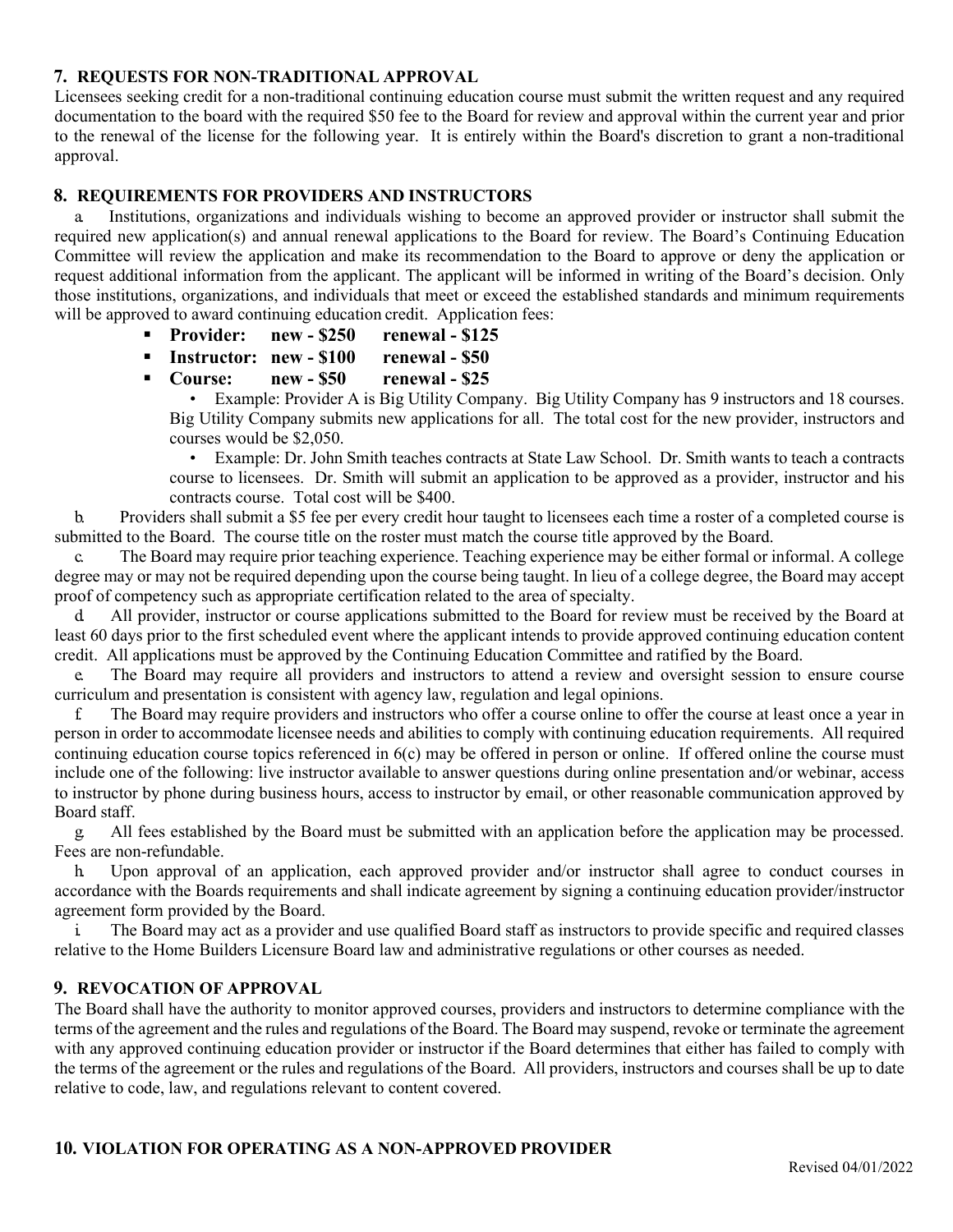Any institution, organization or individual who acts as a provider or instructor of continuing education without being properly certified or who provides the Board with falsified information or documentation may be subject to having their provider or instructor status revoked and/or prevented from obtaining future approval as a provider or instructor. A provider or instructor with a revoked status may petition the Board for reinstatement; such petition must be accompanied by a filing fee as determined by the Board.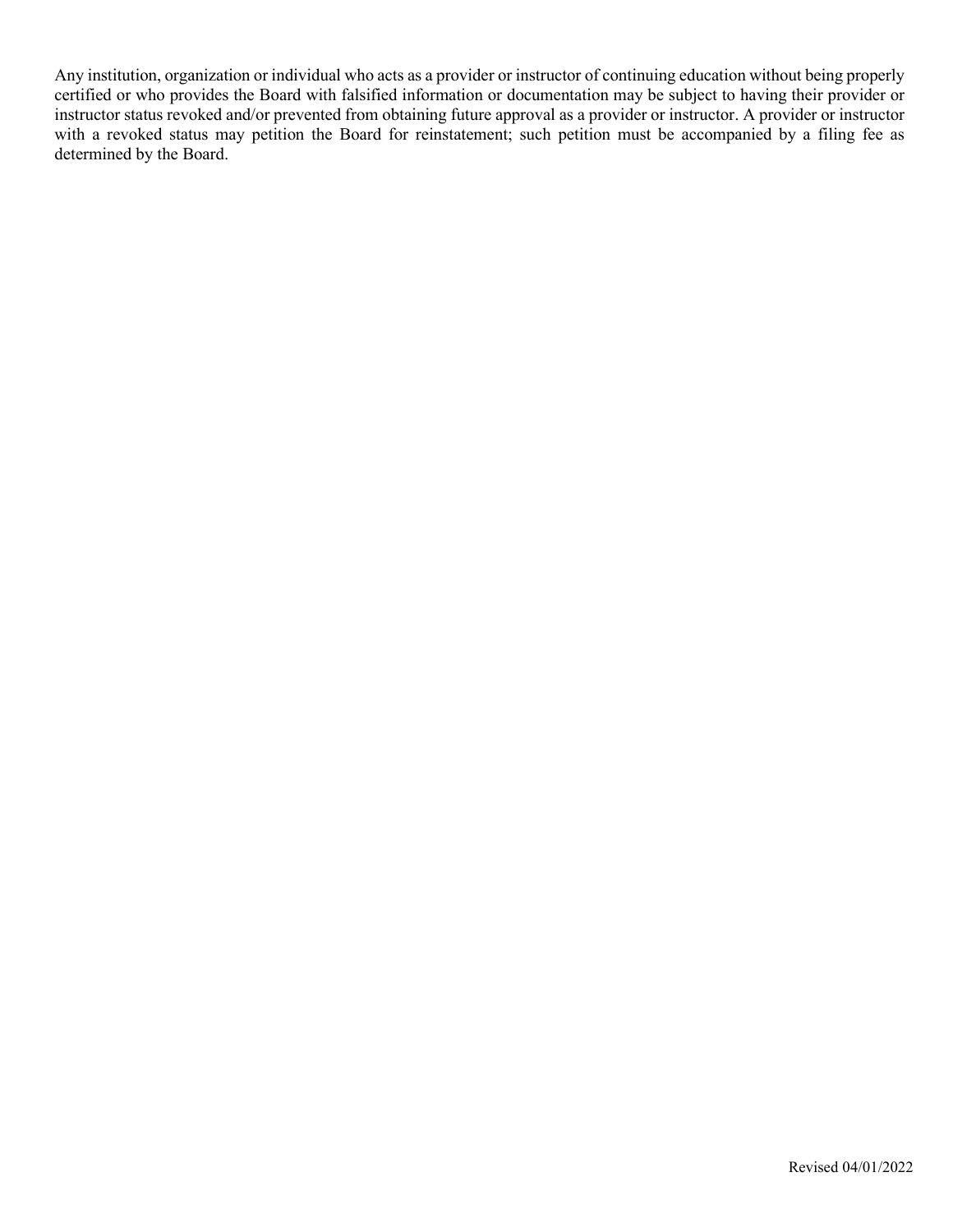

# **CONTINUING EDUCATION STANDARDS AND MINIMUM REQUIREMENTS**

The Board adopts by rule the following standards and minimum requirements for continuing education. Only those institutions, organizations or individuals that meet or exceed the following standards and minimum requirements will be approved to offer continuing education courses to license holders for continuing education credit.

# **1. FACILITIES**

a. Instructional facilities must be adequate to effectively teach the course content. Classrooms or instructional areas must be adequately lighted, heated/cooled, void of distractions as much as possible, and properly equipped with the necessary tools to enhance learning. Classrooms or instructional areas must provide adequate seating to accommodate all participants. When applicable, reasonable accommodations must be made for persons with disabilities in accordance with the Americans with Disabilities Act.

b. When instruction is conducted in a shop or laboratory, the laboratory or shop areas must be properly and safely maintained and safety equipment such as safety glasses must be provided to all participants. Laboratory or shop areas should be adequately equipped with training equipment, mock-ups, or other live work projects relative to the course content.

c. Restroom facilities should be easily accessible and must accommodate both male and female participants.

d. Courses provided via self-study or other distance learning means must provide a detailed outline describing the learning environment.

# **2. PROVIDERS AND INSTRUCTORS**

a. To qualify as an approved continuing education provider or instructor the following minimum requirements must be met:

- (1) Only courses approved by the Board and presented by approved providers or instructors shall be approved for continuing education credit.
- (2) Each provider or instructor shall maintain and submit to the Board a list of attendees, including the individual licensee's name or the designated qualifying representative's name for a corporate, limited liability company, or partnership licensee along with the valid active license number issued by the Board within 5 days of completion.
- (3) The provider or instructor shall provide each attendee with a certificate of completion within thirty (30) days after completion of the approved course.
- (4) Upon approval of the application, each provider or instructor shall agree to conduct courses in accordance with the board requirements and shall indicate agreement by signing a continuing education provider/instructor agreement form provided by the Board.

b. Each provider or instructor shall submit a new provider/instructor application along with the appropriate fee to the Board. Thereafter, each provider and instructor shall submit an annual renewal application with the appropriate fee to the Board. Each provider or instructor application shall include:

- (1) Name of the provider or instructor;
- (2) Contact information including physical address, telephone number, and email address;